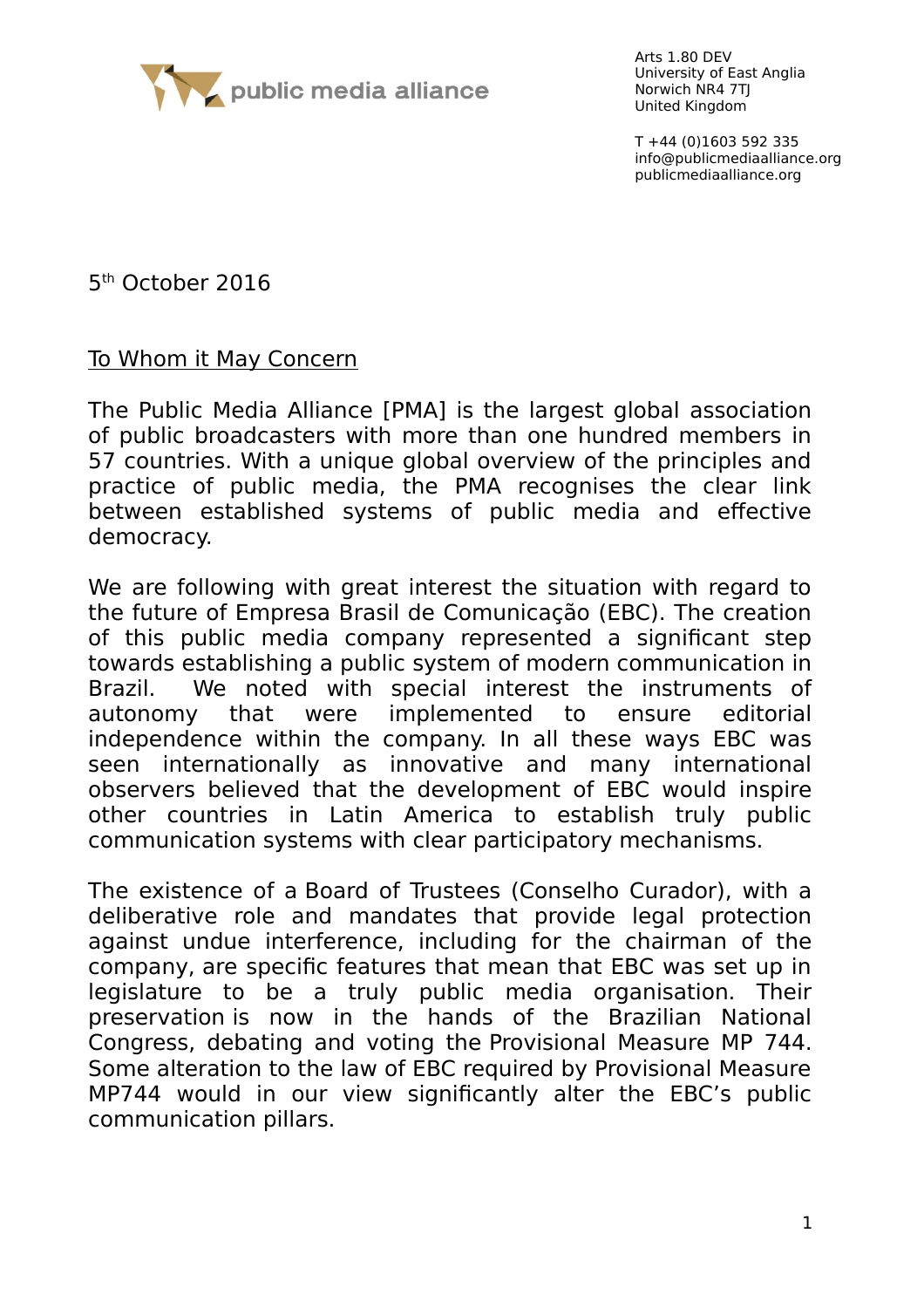

Arts 1.80 DEV University of East Anglia Norwich NR4 7TJ United Kingdom

T +44 (0)1603 592 335 info@publicmediaalliance.org publicmediaalliance.org

During the PMA's recent Global Conference in Montreal, Canada we set aside the time for our unique international network of CEO's and media academics to discuss the situation evolving in Brazil regarding EBC. The concern of the meeting was noted and shared with delegates at our partner conference PBI 2016.

By this letter, we reaffirm the importance of EBC and its features originally established in the legislation of its creation, especially the Board of Trustees and protected mandates, for the consolidation of a communication system running for the exclusive service of society, taking into account the principle of public-private-state complementarity as the Federal Constitution of Brazil so well establishes for this crucial sector for democracy.

We express our continued support to the principles of public media in Brazil.

Yours sincerely

SAWE

Sally Ann-Wilson Chief Executive Officer